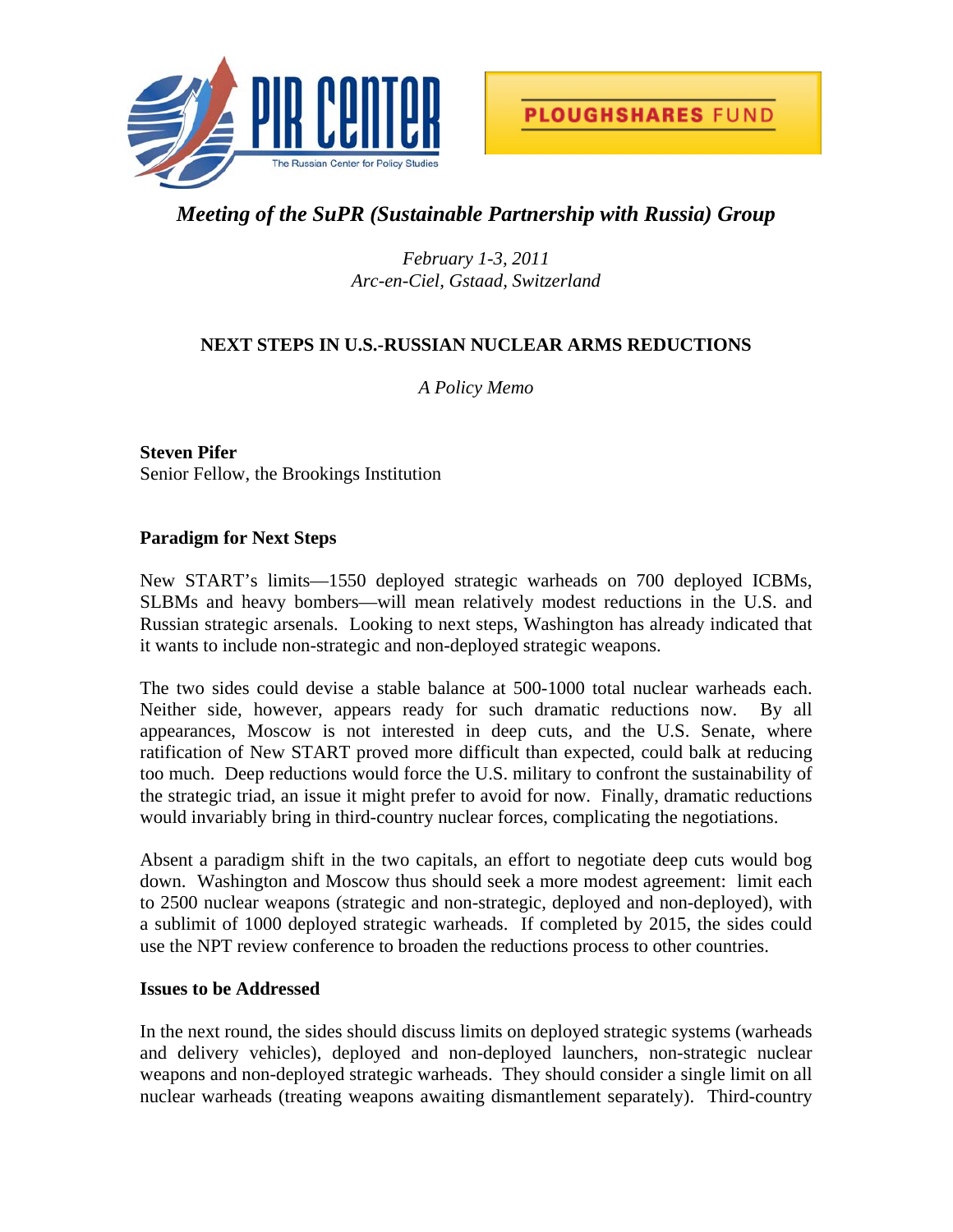nuclear forces hopefully can be set aside; missile defense and the implications of longrange conventional strike systems will likely arise in the negotiations.

#### **Limits on Deployed Strategic Warheads**

The United States and Russia should seek to limit each side to no more than 1000 deployed strategic warheads (down from New START's level of 1550). The next agreement should retain New START's counting rule for warheads on ICBMs and SLBMs: the actual number should be counted (and, during inspections, declared to the inspecting side with the inspecting side able to choose and inspect a missile to confirm the count). Moreover, should either side decide to arm ICBMs or SLBMs with conventional warheads, the warheads should count under the 1000 limit.

The sides should alter New START's bomber weapon counting rule, which attributes one warhead to each deployed bomber. Such "discounting" is justified, given the difference in flight times between ballistic missiles and bombers, but the discount should not be so great. Each bomber should be attributed as three-four warheads under the 1000 limit.

## **Limits on Strategic Delivery Vehicles**

The United States will implement its New START reductions by downloading warheads from ICBMs and SLBMs and will maintain 700 deployed ICBMs, SLBMs and bombers. Russia, by contrast, will likely reduce its deployed strategic delivery vehicles to 500 or fewer. Moscow will probably seek some reduction in the 700 deployed strategic delivery vehicle limit. Washington may not be enthusiastic but should consider accepting a limit of 500-600 in the context of a limit of 1000 deployed strategic warheads. If the sides can agree on a limit on deployed ICBMs, SLBMs and bombers, finding a limit on deployed and non-deployed ICBM and SLBM launchers plus bombers should not be hard.

#### **Non-Strategic Nuclear Warheads**

Negotiating limits on non-strategic nuclear warheads will be difficult due to the disparity in numbers (most assessments show Russia with a significant advantage). While Russia may have a greater need for non-strategic weapons, its current number is hard to justify.

When addressing non-strategic systems, Washington and Moscow should limit warheads, not delivery systems, most of which have primary conventional roles. This will mean new verification challenges—perhaps requiring on-site inspection of warheads in storage bunkers. Given the transportability of non-strategic warheads, limits should be global (a Europe-only limit could be circumvented and would cause political problems with China, Japan and other Asian countries). The sides also should consider consolidating nonstrategic warheads at central storage areas, located away from delivery systems.

Moscow presumably will seek to require that all nuclear weapons be based on national territory. This cannot be a precondition for negotiations. However, in the context of the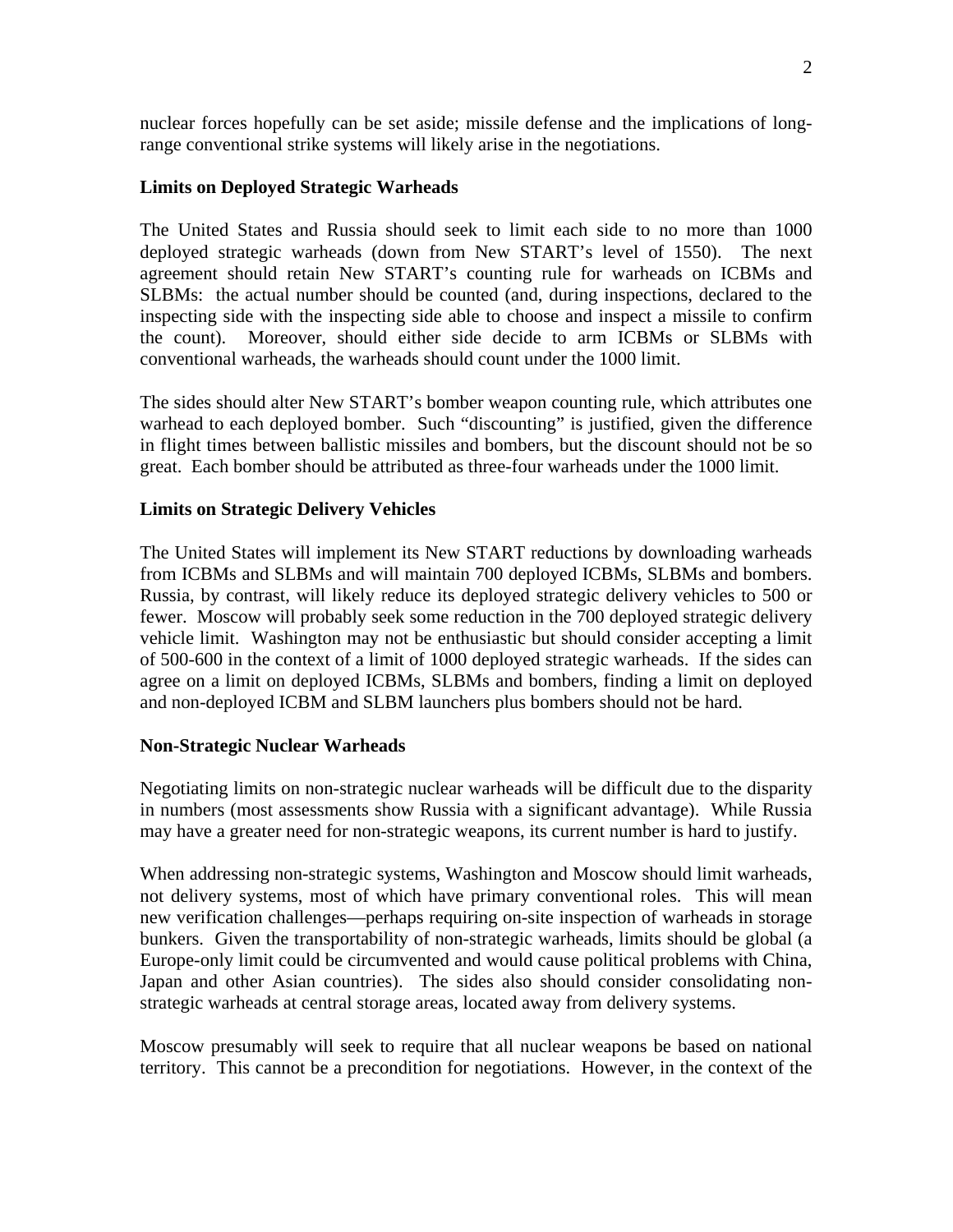right overall agreement, and in consultation with NATO, Washington should consider outcomes that require withdrawal of U.S. tactical nuclear weapons from Europe.

#### **Non-Deployed Strategic Warheads**

Limiting non-deployed strategic warheads will reduce upload potential, a particular concern for the Russian side (while the United States will download most, if not all, of its ICBMs and SLBMs and thus will have a significant upload potential, the Russian plan appears to be to keep full warhead sets on strategic missiles). The United States is prepared to limit non-deployed strategic warheads. Doing so will entail verification challenges similar to those posed by limits on non-strategic nuclear warheads.

#### **A Single Limit on Nuclear Weapons**

It is time for the United States and Russia to apply a single limit to all nuclear warheads (treating separately those awaiting dismantlement). The next negotiation should aim for an overall limit of 2500 nuclear weapons each, with a sublimit of 1000 deployed strategic warheads. Each could choose how to allocate its additional 1500 warheads between nonstrategic and non-deployed strategic weapons. Russia would likely choose to keep more non-strategic warheads; the United States would prefer non-deployed strategic warheads.

#### **Monitoring Confidence**

This approach would result in a two-tiered verification system. Using procedures built on New START, each side should have high confidence in its ability to monitor limits on deployed strategic warheads and strategic delivery vehicles. Assuming the sides are not prepared for "anytime, anywhere" challenge inspections, they would have less confidence in their ability to monitor limits on non-strategic and non-deployed strategic warheads.

#### **Other Issues**

*Third-country nuclear forces*. A major reason for an incremental approach is to limit the next round to U.S. and Russian nuclear forces. Washington and Moscow may, however, wish to pursue dialogues with Britain, France and China regarding their nuclear force structures and doctrines, with a view to informing the U.S.-Russian negotiations.

*Missile defense*. Given that the next treaty could extend to 2025 or 2030, and there will be less clarity regarding U.S. missile defense plans in that period, Moscow will likely raise missile defense limits. Washington would strongly resist, if for no other reason than that the U.S. Senate would reject any arrangement limiting missile defense. NATO-Russia missile defense cooperation may offer a way out of this potential conundrum.

*Long-range conventional strike*. The Russians have raised concern about the potential of U.S. long-range conventional systems to carry out missions that previously required strategic nuclear weapons. The sides should discuss the implications of such